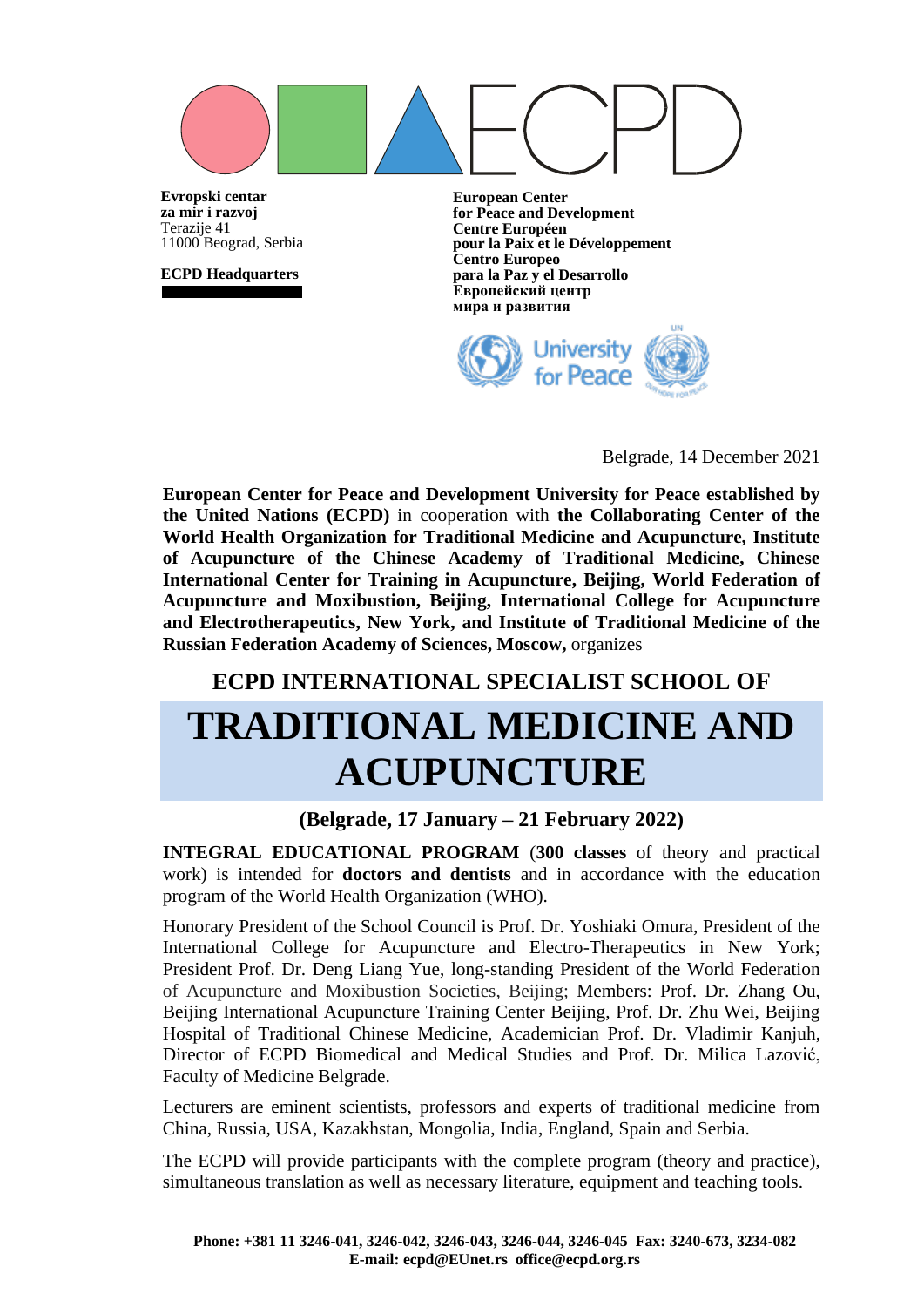After a successfully completed integral program of the School, in the duration of **300 classes** of theory and practical work, including additional individual practical work under the supervision of the mentor and **passed final exam**, the European Center for Peace and Development University for Peace established by the United Nations issues participants an **internationally and nationally accredited Diploma**, recognized in all member states of the United Nations.

**Tuition** for attendance in the Integral Program of the School is **EUR 1,800**. Tuition can be paid in several installments. A **discount of 10%** is granted for the payment of the full amount of tuition until the beginning of the School.

**Applications** should be sent to: European Center for Peace and Development UN University for Peace, Terazije 41, 11000 Belgrade, Serbia; Tel: +381 11 3246 041; E-mail: [ecpd@Eunet.r](mailto:ecpd@Eunet.)s and office@ecpd.org.rs; www.ecpd.org.rs

Attachments:

- − Application Form
- − Basic information about ECPD International Specialist School of Traditional Medicine
- − Curriculum

DIRECTOR OF ECPD BIOMEDICAL AND MEDICAL STUDIES (Academician Prof. Dr. Vladimir Kanjuh)

ECPD EXECUTIVE DIRECTOR (Academician Prof. Dr. Negoslav Ostojić)

(jui

SMako ١X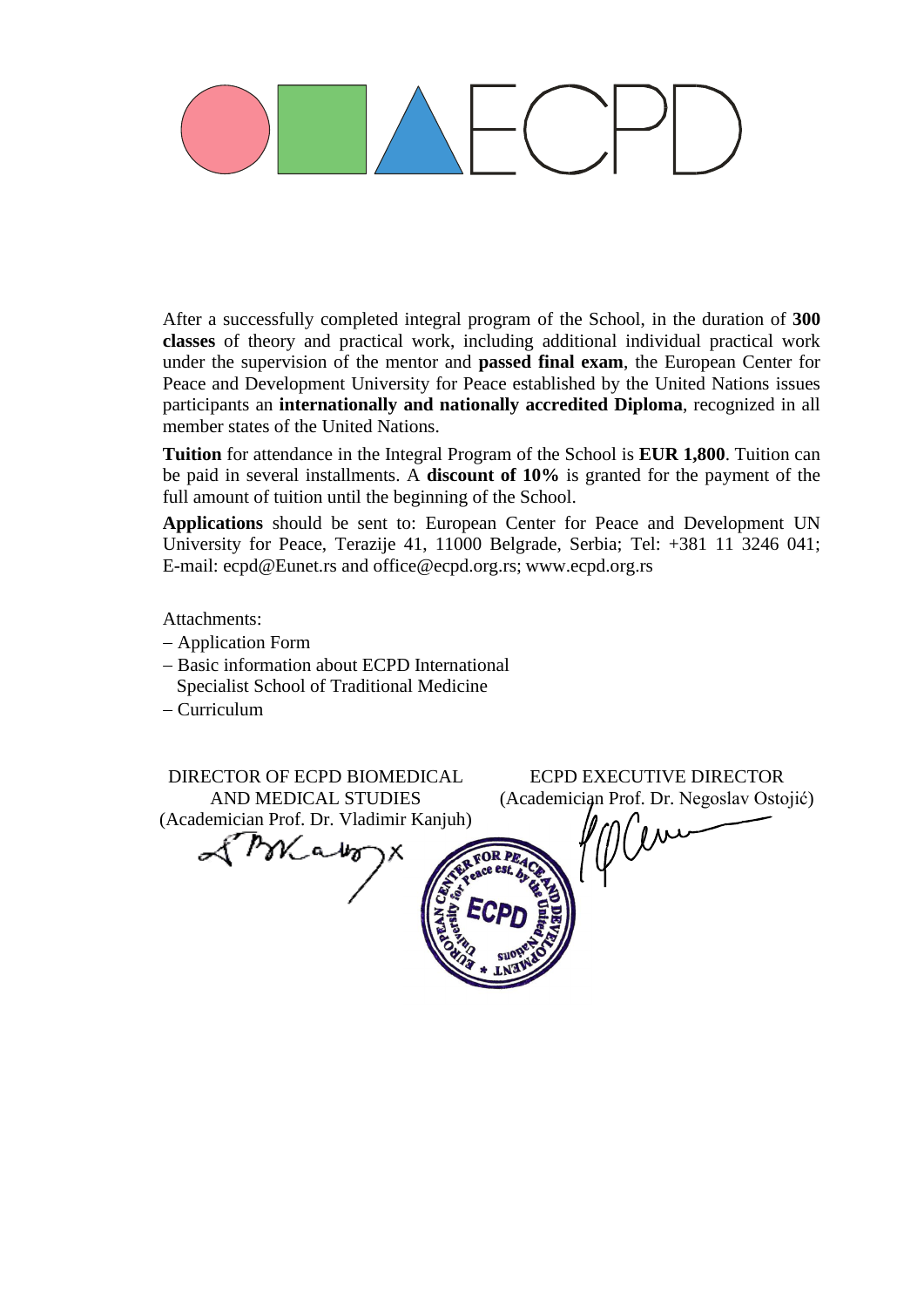**Evropski centar za mir i razvoj** Terazije 41 11000 Beograd, Ssrbija

**ECPD Headquarters**

**European Center for Peace and Development Centre Européen pour la Paix et le Développement Centro Europeo para la Paz y el Desarrollo Европейский центр мира и развития**



**Basic Information**

# **ECPD INTERNATIONAL SPECIALIST SCHOOL OF TRADITIONAL MEDICINE**

# **ECPD INTERNATIONAL INTEGRAL PROGRAM OF TRADICIONAL MEDICINE AND ACUPUNCTURE**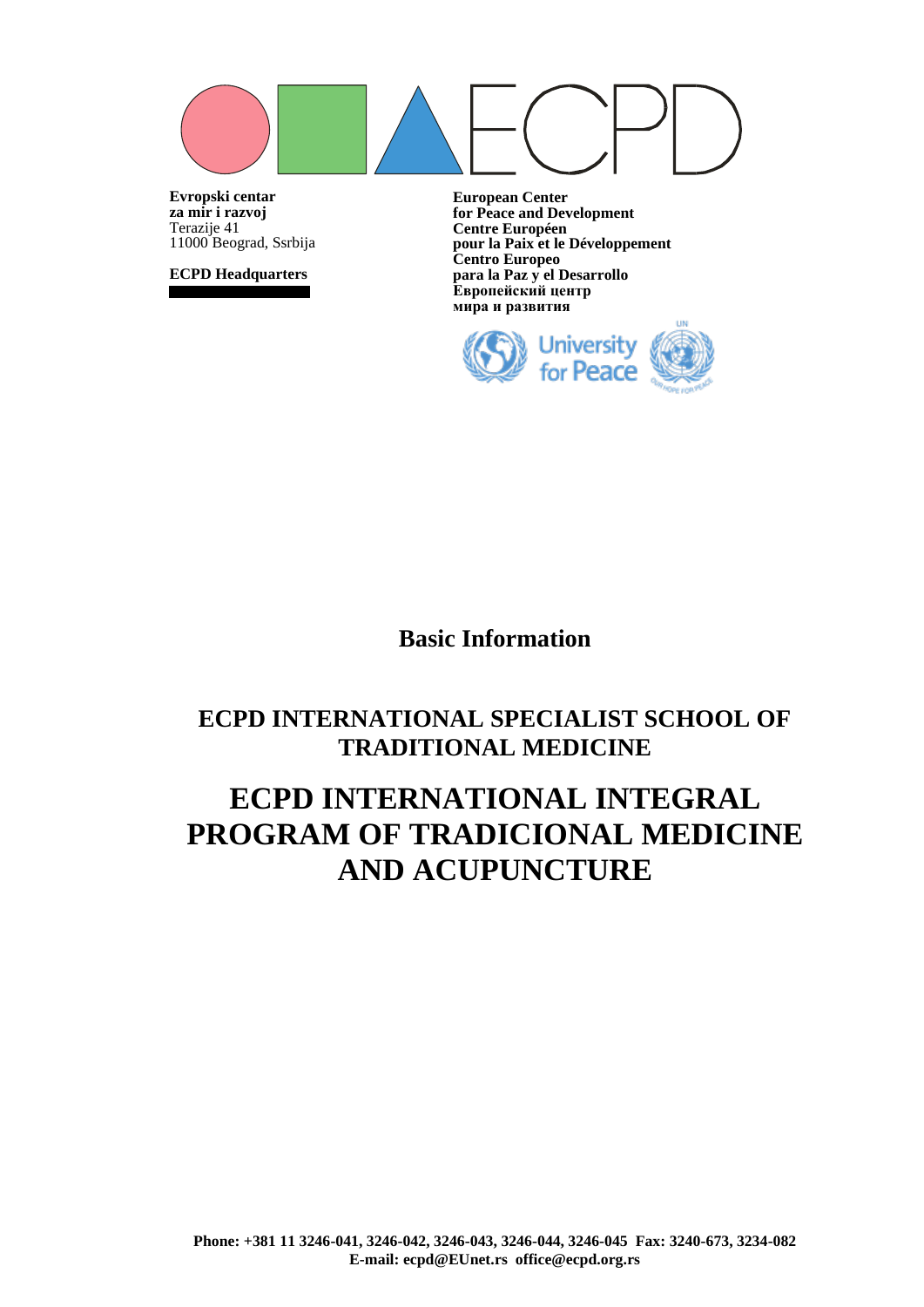### **ECPD ACTIVITIES IN THE FIELD OF TRADITIONAL MEDICINE**

In the process of implementation of the strategy **"Health for All",** one of primary tasks of the **WORLD HEALTH ORGANISATION (WHO)** represents the **PROGRAM OF TRADITIONAL MEDICINE,** adopted in 1991 at the **World Health Assembly**. Having accepted all resolutions of the **WORLD HEALTH ORGANISATION, Yugoslavia** took the obligation to support through its institutions this **PROGRAM** and its five major areas of actions, defined as priority of the **WHO** in the area of **traditional medicine:**

- **Development of national programs**
- **Research of health care systems**
- **Clinical and scientific research**
- **Education and training**
- **Exchange of information**

This **PROGRAM is carried out** in various parts of Europe by the **EUROPEAN CENTER FOR PEACE AND DEVELOPMENT (ECPD) University for Peace established by the United Nations**, which places special emphasis on the preservation of **human resources for development** and conducts comprehensive **educational and research activities.**

In the field of **traditional medicine**, **ECPD** has so far conducted the following actions:

- Signed an **Agreement on Cooperation in Educational Postgraduate activities in the field of Traditional Medicine** with **the Federal Institute for Health Protection and Promotion,** Belgrade, on the basis of which the **Federal Commission for Traditional Medicine of Yugoslavia** was established, and its tasks are in accordance with the postulates, resolutions and recommendations of the **WORLD HEALTH ORGANIZATION**, which are in majority still valid today;
- Signed an **Agreement on Cooperation in Educational Postgraduate activities** with the **Faculties of Medicine, University of Belgrade, Novi Sad, Kragujevac, Niš, Banja Luka, Podgorica and Skopje,** whit reference to the **ECPD INTERNATIONAL SCHOOL FOR TRAINING IN TRADITIONAL MEDICINE AND POSTGRADUATE STUDIES – at specialist, master and doctoral levels in traditional medicine, new technologies in medicine, health economics and organization, health management, etc.;**
- Established the **ECPD INTERNATIONAL PROGRAM for Biomedical Research and Traditional Medicine,** which was introduced in 1988. The Program includes: **ECPD INTERNATIONAL SCHOOL OF TRADITIONAL MEDICINE** and **ECPD CABINET OF TRADITIONAL MEDICINE.**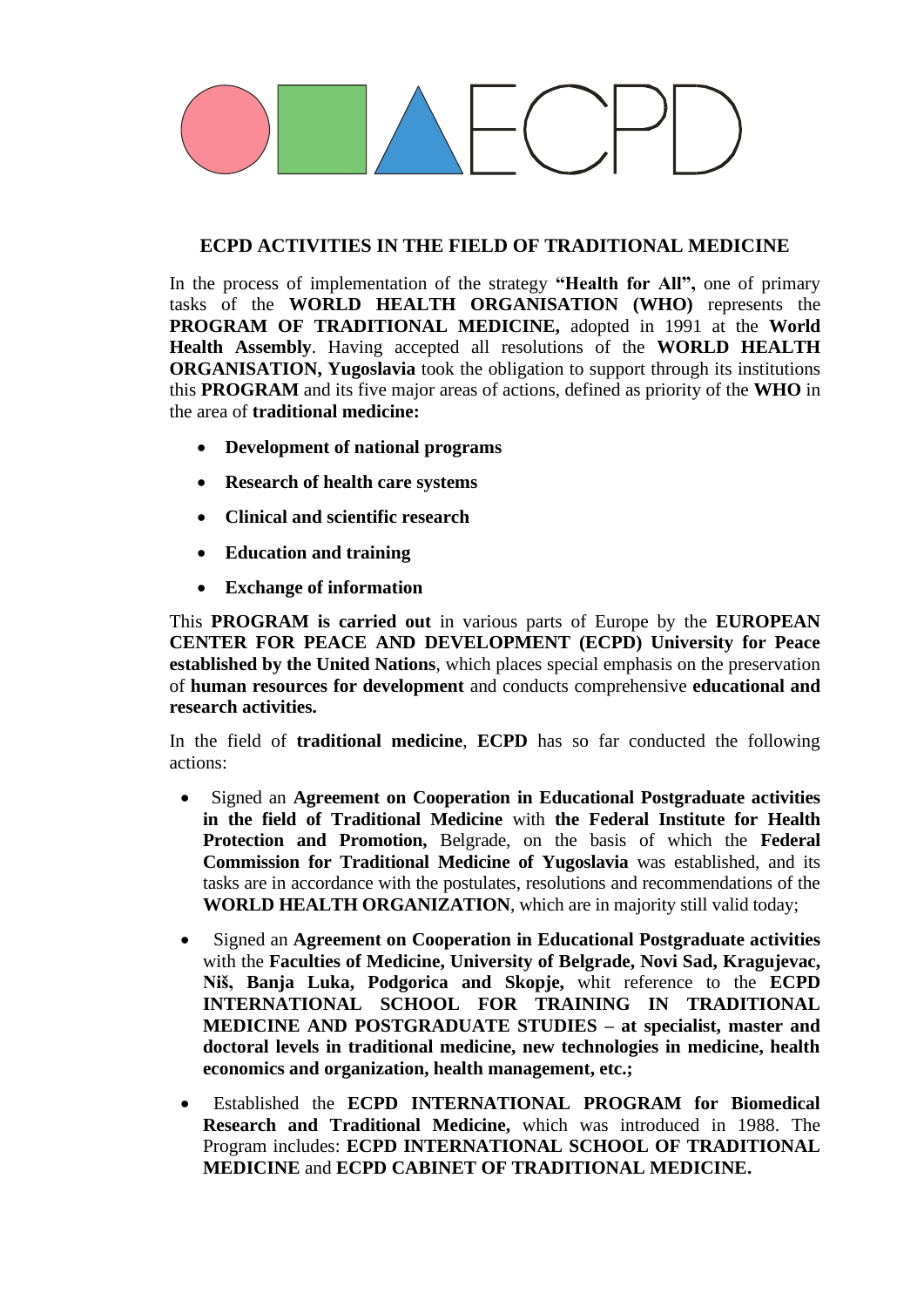### **ECPD INTERNATIONAL SCHOOL OF TRADITIONAL MEDICINE**

**ECPD INTERNATIONAL SCHOOL OF TRADITIONAL MEDICINE** Belgrade was founded based on the ECPD UPUN's **goals and mission** in the field of traditional medicine and the **recommendations of the World Health Organization ON COMPLEMENTARITY AND INTEGRATION OF MODERN AND TRADITIONAL MEDICINE.**

The **School** is intended for **doctors, dentists and veterinarians**, as a **form of professional development. PROGRAM in traditional medicine** is divided in three levels of courses: elementary, intermediate and advanced. Since **1988 to the present date, 50 elementary courses have been organized (920 participants), 20 intermediate courses (512 participants), 16 advanced courses (412 participants)** and **25 integral courses (188 participants).**

In order to improve the teaching process, ECPD concluded **COOPERATION AGREEMENTS** with following institutions:

- **International College for Acupuncture and Electro-Therapeutics, New York**
- **Institute of Acupuncture and Moxibustion of the Academy for Traditional Chinese Medicine, Collaborating Center WHO, Beijing**
- **Institute of Traditional National Medicine Russian Academy of Sciences, Moscow**
- **Ministry of Health of the Republic of Serbia**
- **Ministry of Health of Montenegro**
- **Ministry of Health of the Federation of Bosnia and Herzegovina**
- **Ministry of Health and Social Welfare of the Republic of Srpska**
- **South-Eastern Europe Health Network (SEEHN)**
- **Serbian Medical Society, Belgrade**
- **Faculties of Medicine in Belgrade, Novi Sad, Kragujevac, Niš, Banja Luka, Podgorica and Skoplje**
- **University of Belgrade, Ljubljana, Pula, Novi Sad, Niš and Banja Luka, Long Island University (USA), VAMK University (Finland)**, **University of Berlin (Germany)**
- **Istituto Superiore di Sanità (Italy),**
- **National Institute of Public Health of Greece**
- **National Institute of Public Health of Mongolia**
- **World Federation of Acupuncture and Moxibustion Societies (WFAS) Beijing**
- **Liaoning Overseas Chinese Research Institute of New Medicine Shenyang**
- **ECPD Institute of Preventive Medicine, Political and Health Psychology, Heidelberg**

Participation in the courses delivered by distinguished experts in traditional and modern medicine from different countries allows complete and modern professional development of **doctors and dentists/orthodontists** and represents a step forward towards creating a comprehensive, unique system of medical knowledge with a view to achieving quality human life.

After the final examination is successfully passed, participants receive an **INTERNATIONAL DIPLOMA ISSUED BY ECPD UN University for Peace,** which is recognized in all **United Nations** member states.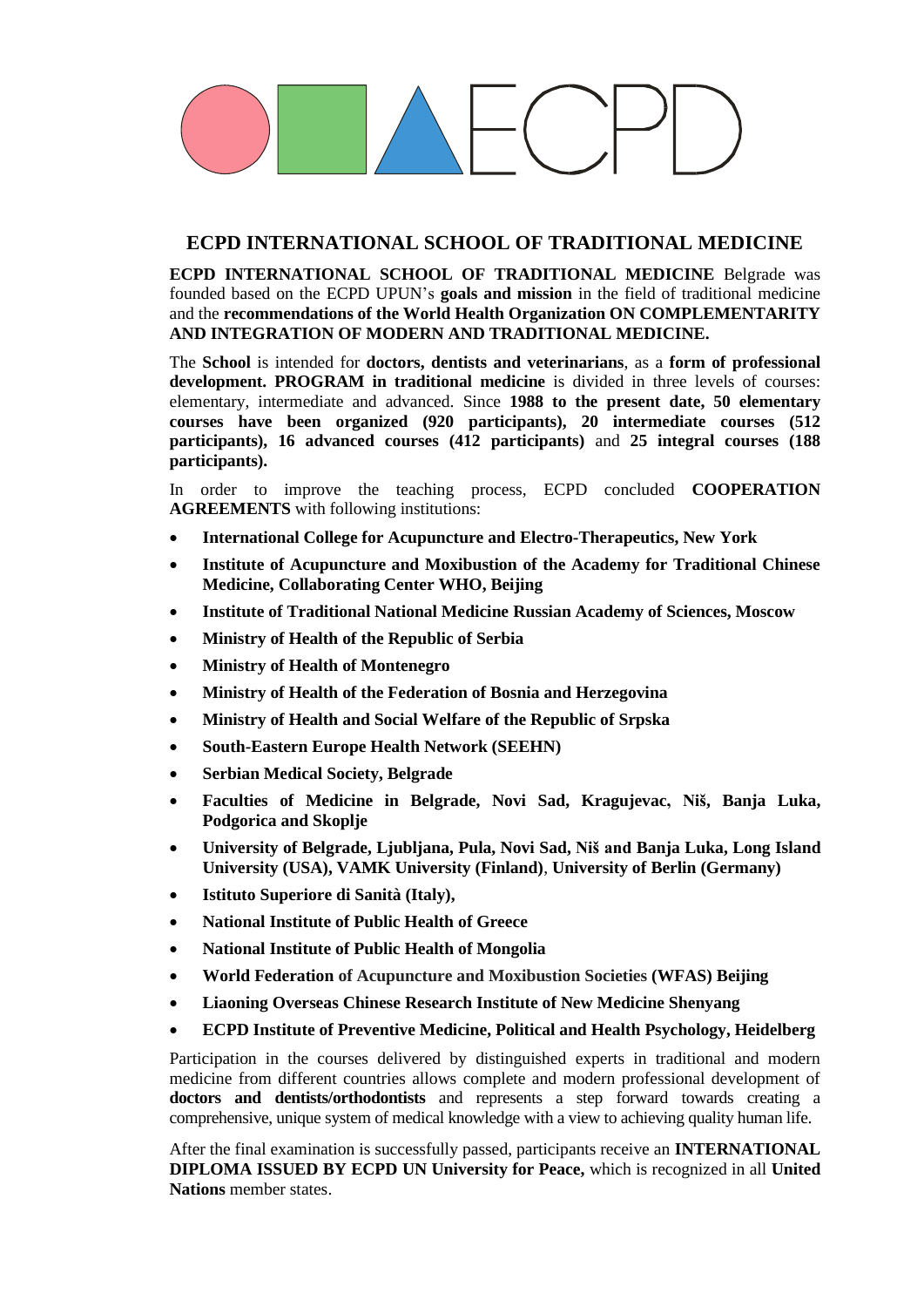## **CURRICULUM OF THE INTEGRAL COURSE IN TRADITIONAL MEDICINE AND ACUPUNCTURE**

## **Introduction to traditional medicine**

| <b>Traditional medicine and the World Health Organization</b>                                    |
|--------------------------------------------------------------------------------------------------|
| Systematization and classification of traditional medicine systems, methods and                  |
| techniques                                                                                       |
| <b>Folk medicine</b>                                                                             |
| <b>Tibetan medicine</b>                                                                          |
| <b>Mongolian medicine</b>                                                                        |
| Medico-legal aspects of traditional medicine                                                     |
| <b>Specificities of Chinese traditional medicine</b>                                             |
| <b>History of acupuncture</b>                                                                    |
| <b>Traditional Chinese medicine I</b>                                                            |
| Physiology and pathophysiology                                                                   |
| <b>Yin-Yang and Five Elements</b>                                                                |
| Qi, blood and body fluids                                                                        |
| <b>Physiology of Zang-Fu organs</b>                                                              |
| <b>Etiology in traditional Chinese medicine</b>                                                  |
| Differentiation of syndromes, eight principles                                                   |
| Learning about channels and points                                                               |
| General information on channels and points                                                       |
| Regular and extra channels and points                                                            |
| <b>Specific points I</b>                                                                         |
| <b>Extra points</b>                                                                              |
| Diagnostics in traditional Chinese medicine                                                      |
| <b>Four diagnostic methods</b>                                                                   |
| Diagnostics of the pulse and tongue                                                              |
| Therapy in traditional Chinese medicine                                                          |
| Principles of acupuncture therapy and selection of points                                        |
| <b>Techniques of acupuncture and moxibustion</b>                                                 |
| <b>Microsystems in acupuncture</b>                                                               |
| Modern medical science and acupuncture I                                                         |
| Contemporary explanation of acupuncture mechanisms                                               |
| Methodology of scientific research in acupuncture                                                |
| Homeostasis in modern and traditional medicine                                                   |
| Neurophysiological basis of acupuncture; role of autonomous nervous system                       |
| Changes in electric properties of the cell membrane for interpretation of<br>acupuncture effects |
| Principles of embryology and acupuncture                                                         |
| Role of lungs in modern traditional medicine                                                     |
| Modern interpretation of autoimmune diseases                                                     |
| Integration of modern and traditional medicine                                                   |
| <b>Practical exercises</b>                                                                       |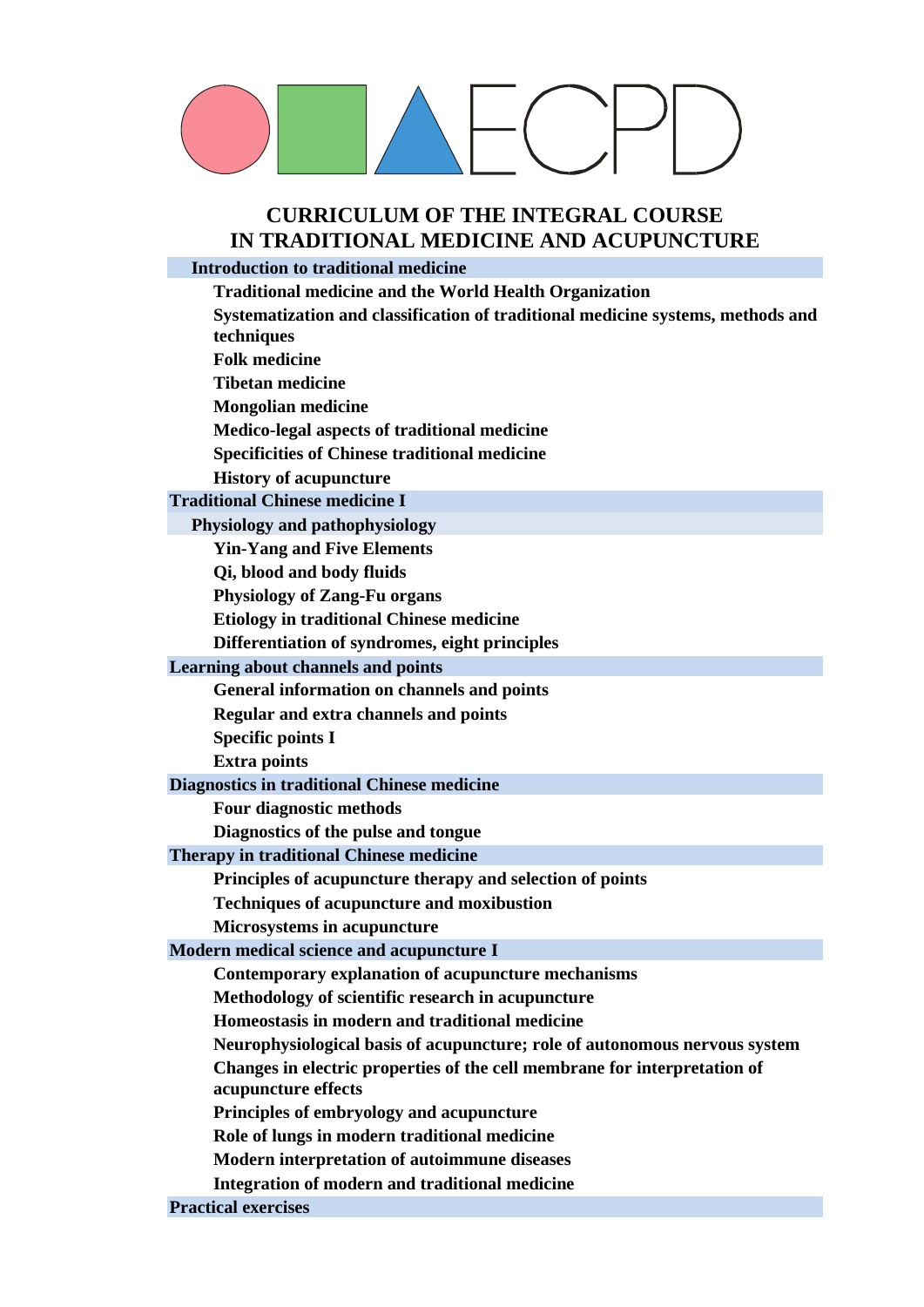#### **Therapy methods and techniques of traditional medicine**

**Phytotherapy in our traditional medicine**

**Chinese phytotherapy**

**Qi-gong**

**Shiatsu**

**Tuina**

**Cranial acupuncture**

**Relaxation techniques**

**Energy nutrition** 

**Ayurveda**

**Junani medicine**

**Chiropractic**

**Aromatherapy and chromo therapy**

**Homeopathy**

**Traditional Chinese medicine II**

**Pathophysiology**

**Pathophysiology of Zang-Fu organs**

**Learning about channels and points**

**Specific points II**

**Extra channels**

**Treatment by acupuncture in accordance with principles of traditional Chinese medicine**

**Bi syndrome and headache** 

**Diseases of the nervous and locomotive systems**

**Diseases of the respiratory and cardiovascular systems** 

**Diseases of the digestion system** 

**Gynecology**

**Modern medical science and acupuncture II**

**Neurophysiological mechanism of pain**

**Endocrinological interpretation of stress and acupuncture** 

**Obesity** − **etiopathogenesis, division and indications for use of acupuncture** 

**Role of kidneys in modern and traditional medicine; initiation of normal**

**mediatory factors of renal origin by acupuncture** 

**Acupuncture and immune response**

**Thanatologic test of acupuncture points and their significance in court medicine** 

**Basis of quantum – information medicine**

**Classical and quantum information channels in biological systems Use of quantum – information medicine in diagnostics and therapy**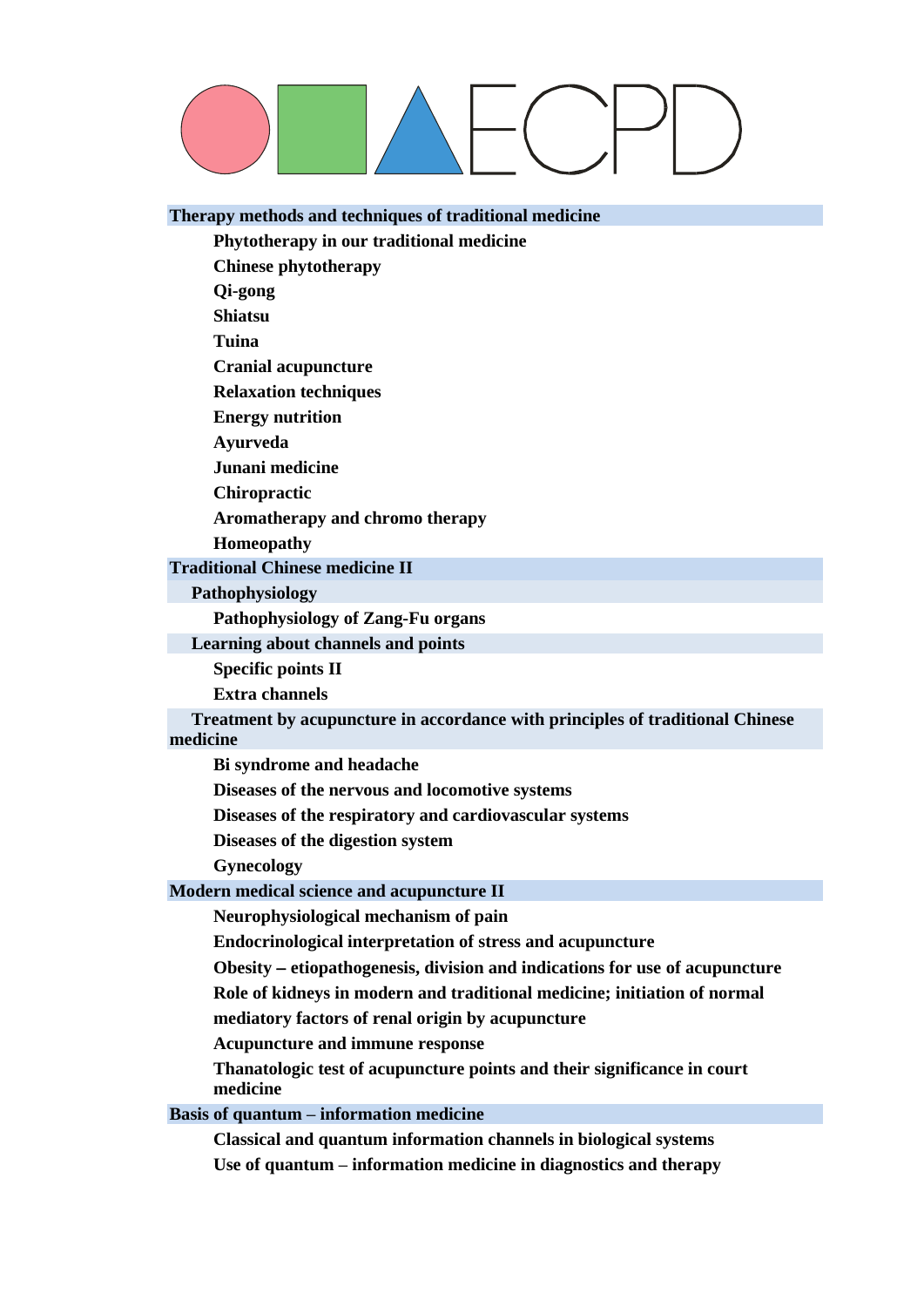#### **Clinical use of acupuncture**

**Acupuncture and psychosomatic diseases**

**Acupuncture in neurology**

**Acupuncture in ORL**

**Acupuncture in gynecology**

**Acupuncture in sports and physical medicine**

**Acupuncture in addictive diseases**

**Aesthetic acupuncture**

**Magnetic stimulation in pediatrics** 

**Laser in acupuncture and electro-acupuncture**

#### **Traditional Chinese medicine III**

**Auricular acupuncture**

**Chronotherapy**

#### **Modern medical science and acupuncture III**

**Integrative function of the brain in the mechanism of acupuncture stimulation Neuroendocrinal basis for the use of acupuncture**

**Stimulation of endotel of the blood vessels and acupuncture**

**Eicosanoid system from the aspect of acupuncture**

**Experimental research of effects of magnetic and electroacupuncture stimulations**

**Reography of the brain in the valorization of effects of acupuncture treatment** 

#### **Biophysical approach to acupuncture**

**Qi Engineering**

**Biophysical nature of acupuncture and alerted states of consciousness** 

**Practical exercises**